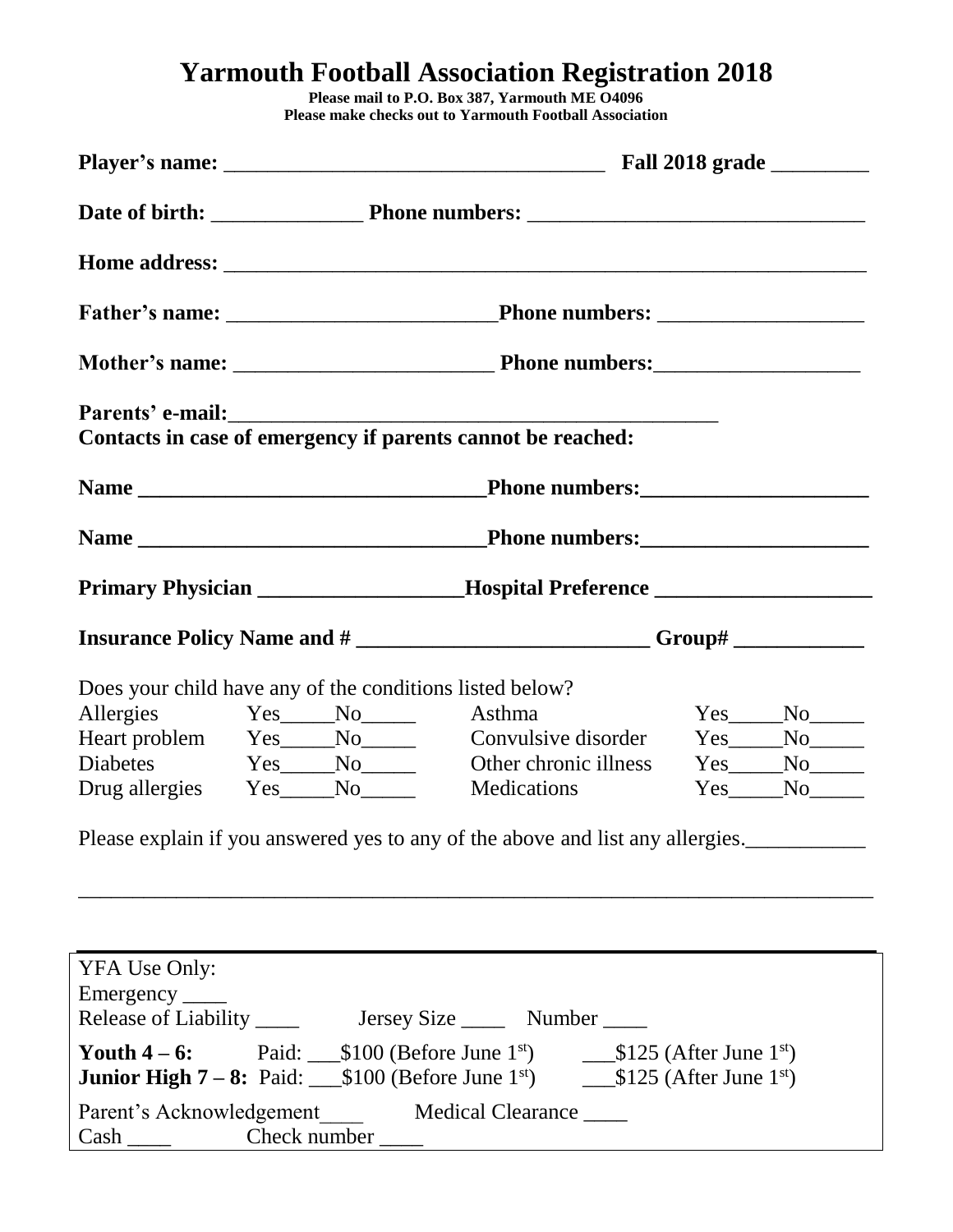# **Yarmouth Football Association 2018**

### **Release of Liability:**

In consideration of my child, the "Child"), being allowed to participate in the Yarmouth Football Association ("YFA") program, related events and activities, I acknowledge and agree that:

- 1. Football is a competitive contact sport that poses the risk of serious injury, including the potential for permanent disability and death, and while particular rules, equipment and personal discipline may reduce this risk, the risk of serious injury does exist.
- 2. I knowingly and freely assume the risks of the Child's participation, both known and unknown, even if arising from the negligence of others and assume full responsibility for the Child's participation.
- 3. I agree individually, and on behalf of the Child, not to institute, or commence any action at law or equity for any injury or damage that may be sustained by the Child as a result of participation in the program. I agree to indemnify and hold harmless YFA, its directors, the coaches, sponsors, participants, persons transporting the Child, and volunteers from any claims, demands, or actions at law or equity that may be brought by or on behalf of the Child to recover for injuries or damages arising from participation in the program, whether from negligence or any other cause.
- 4. I agree individually, and on behalf of the Child, not to institute, or commence any action at law or equity for any injury or damage that may be sustained by the Child as a result of the use of equipment. Furthermore, I agree to indemnify and hold harmless Yarmouth Football Association ("YFA"), its directors, the coaches, sponsors, participants, and volunteers from any claims, demands, or actions at law or equity that may be brought by or on behalf of the Child to recover for injuries or damages arising from the use of this equipment, whether from negligence or any other cause.
- 5. I represent that the Child is medically fit to participate in the program. I have adequate medical health insurance to cover the Child in case of injury received while participating in the program and will report all injuries of the Child to the Child's coach within 24 hours of their occurrence.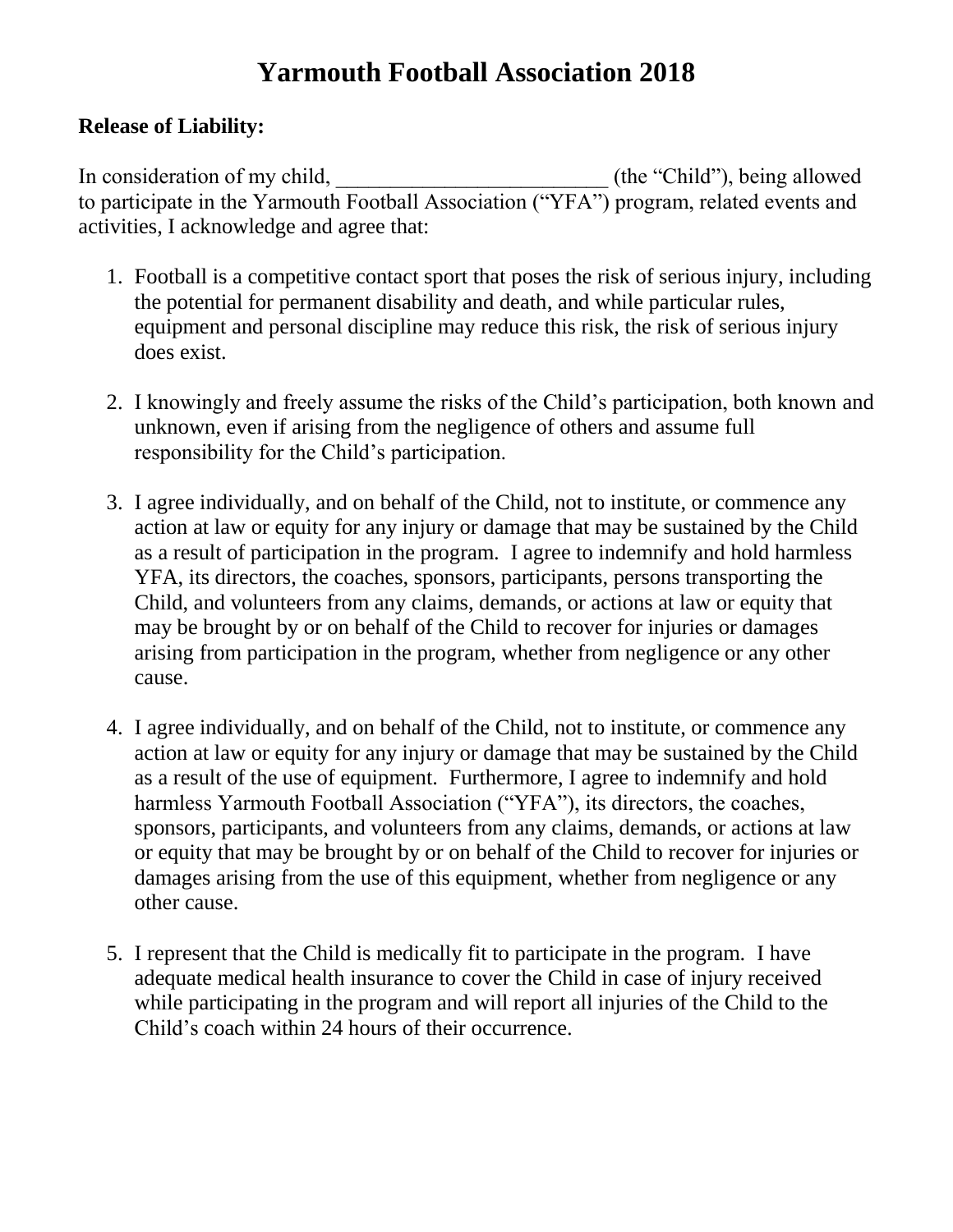### **Yarmouth Football Association 2018**

#### **Release of Liability (cont.):**

6. I give YFA permission to use the Child's photo without the Child's name on the web and to use the Child's photo, name, height, weight, and number in rosters and other printed materials to be distributed to YFA football game attendees and as otherwise required in connection with games. I understand that YFA does not need my consent to each use of such material.

\_\_\_\_\_\_\_\_\_\_\_\_\_\_\_\_\_\_\_\_\_\_\_\_\_\_\_\_\_\_ \_\_\_\_\_\_\_\_\_\_\_\_\_\_\_\_\_\_\_\_\_\_\_\_

Signature of Parent/Guardian Print Name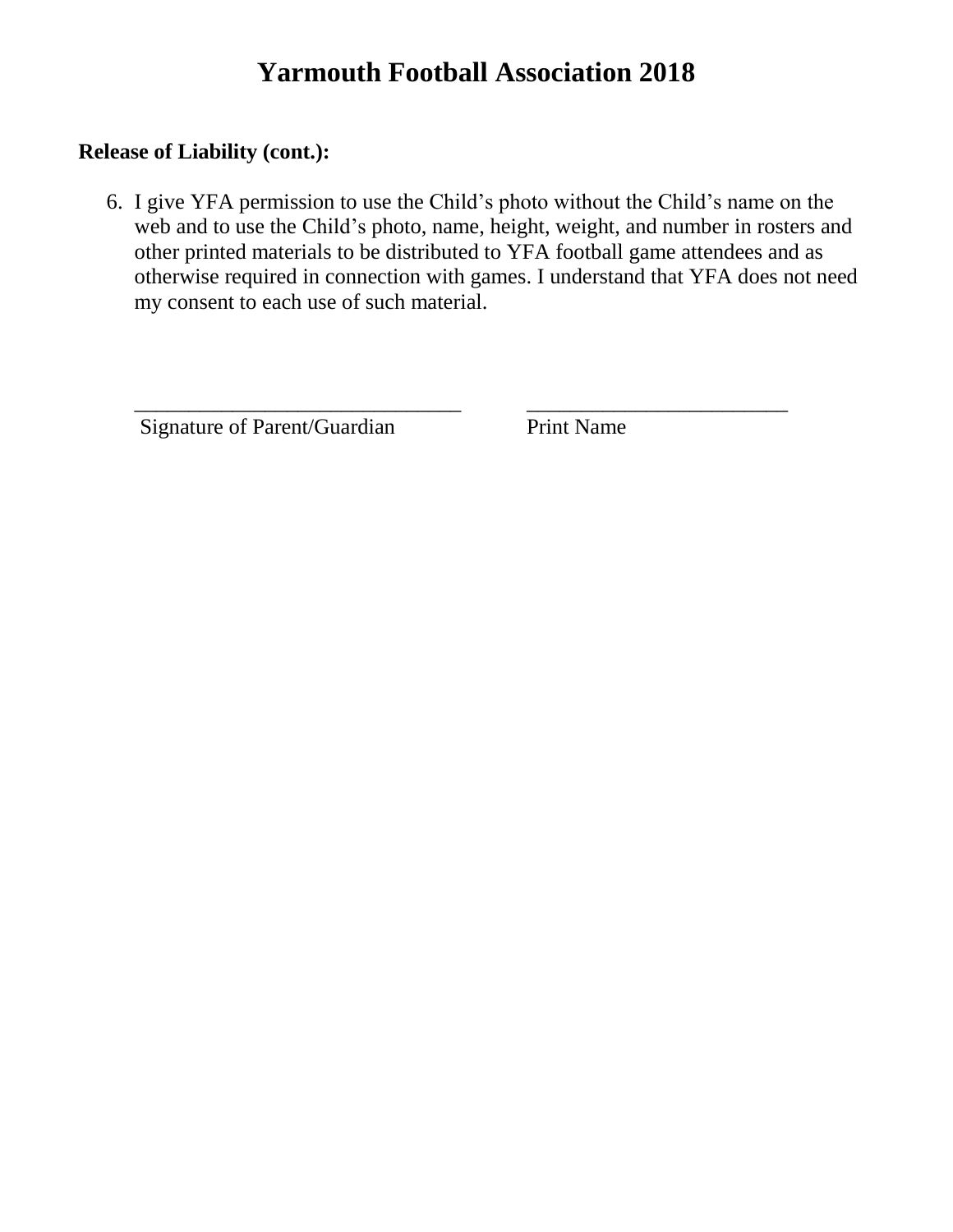(Medical Clearances are good for 2 years)

## **Yarmouth Football Association 2018**

**Physician Medical Clearance** 

|                                                                                                                | was |
|----------------------------------------------------------------------------------------------------------------|-----|
|                                                                                                                |     |
| participate in sports with no restrictions until 2 years from the date of the<br>examination.                  |     |
| Any limitations are as follows:                                                                                |     |
|                                                                                                                |     |
|                                                                                                                |     |
|                                                                                                                |     |
|                                                                                                                |     |
|                                                                                                                |     |
|                                                                                                                |     |
|                                                                                                                |     |
| Printed Name: Manual Manual Manual Manual Manual Manual Manual Manual Manual Manual Manual Manual Manual Manua |     |
| Date:                                                                                                          |     |